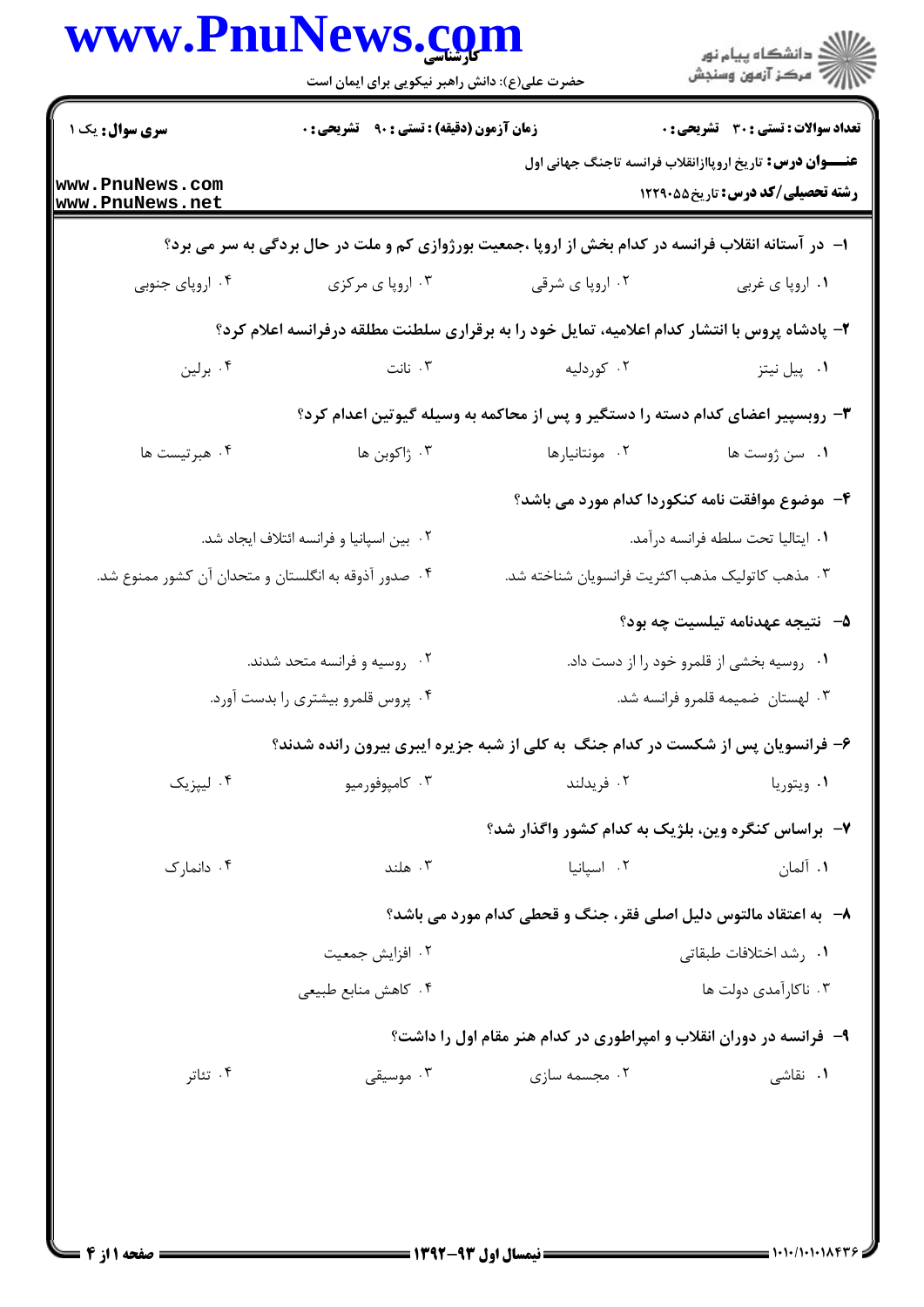|                                    | www.PnuNews.com                                                                                                   |                                                                       | ڪ دانشڪاه پيام نور<br>پ <sup>ر</sup> مرڪز آزمون وسنڊش                                                      |
|------------------------------------|-------------------------------------------------------------------------------------------------------------------|-----------------------------------------------------------------------|------------------------------------------------------------------------------------------------------------|
|                                    | حضرت علی(ع): دانش راهبر نیکویی برای ایمان است                                                                     |                                                                       |                                                                                                            |
| سری سوال: ۱ یک                     | <b>زمان آزمون (دقیقه) : تستی : ۹۰ تشریحی : 0</b>                                                                  |                                                                       | <b>تعداد سوالات : تستی : 30 ٪ تشریحی : 0</b>                                                               |
| www.PnuNews.com<br>www.PnuNews.net |                                                                                                                   |                                                                       | <b>عنـــوان درس:</b> تاریخ اروپاازانقلاب فرانسه تاجنگ جهانی اول<br><b>رشته تحصیلی/کد درس:</b> تاریخ55,1۲۲۹ |
|                                    |                                                                                                                   |                                                                       | ۱۰- دلیل تیرگی روابط ناپلئون و اسپانیا چه بود؟                                                             |
|                                    |                                                                                                                   |                                                                       | ۰۱ تمایل اسپانیا به همکاری با انگلستان                                                                     |
|                                    |                                                                                                                   | ۰۲ اشغال جزایر اسپانیایی در دریای مدیترانه توسط فرانسه                |                                                                                                            |
|                                    |                                                                                                                   | ۰۳ مصادره کشتی های فرانسوی توسط نیروی دریایی اسپانیا                  |                                                                                                            |
|                                    |                                                                                                                   | ۰۴ اقدام ناپلئون برای تحمیل برادرش به عنوان پادشاه بر اسپانیا         |                                                                                                            |
|                                    |                                                                                                                   | <b>۱۱- حمله ناپلئون به مصر رابطه فرانسه با کدام کشور را تیره کرد؟</b> |                                                                                                            |
| ۰۴ روسیه                           | ۰۳ ترکیه                                                                                                          | ۰۲ ایتالیا                                                            | ۰۱ اتریش                                                                                                   |
|                                    | ۱۲– این فرقه که می خواست اسلام را به پاکی و صفای اولیه خود بازگرداند در عربستان بوجود آمد و نفوذ و قدرت خود را در |                                                                       | مصر و سپس در صحرا گسترش داد؟                                                                               |
| ۰۴ سنوسی                           | ۰۳ حنبلی                                                                                                          | ۰۲ وهابی                                                              | ۰۱ بهایی                                                                                                   |
|                                    |                                                                                                                   |                                                                       | ۱۳– در کنفرانس اکس لاشاپل چه تصمیمی اتخاذ شد؟                                                              |
|                                    | ٠٢ تقسيم متصرفات فرانسه بين دول فاتح                                                                              |                                                                       | ۰۱ اتحاد دول بزرگ بر علیه افکار انقلاب فرانسه                                                              |
| ۰۴ تشکیل اتحادیه ژرمنی             |                                                                                                                   |                                                                       | ۰۳ خروج قواي متحدين ازخاک فرانسه                                                                           |
|                                    | ۱۴- چه کسی در اتریش منحصراً در فکر جلوگیری از انتشار افکار جدید و سرکوبی آزادیخواهان بود؟                         |                                                                       |                                                                                                            |
| ۰۴ مترنيخ                          | ۰۳ تالیران                                                                                                        | ۰۲ فرانسوای اول                                                       | ۰۱ الکساندر دوم                                                                                            |
|                                    |                                                                                                                   | 1۵–۔زمینه های الغاء بردگی در زمان کدام رئیس جمهور آمریکا آغاز شد؟     |                                                                                                            |
| ۰۴ جفرسون ديويس                    | ۰۳ جورج واشينگتون                                                                                                 | ۰۲ مونرو                                                              | ٠١ ماديسون                                                                                                 |
|                                    |                                                                                                                   | ۱۶- مشرب اخلاقی بنتام از چه طریقتی سرچشمه می گرفت؟                    |                                                                                                            |
| ۰۴ منطق هگل                        | ۰۳ اپیکور                                                                                                         | ۰۲ نو افلاطونی                                                        | ۰۱ آگوستینی                                                                                                |
|                                    |                                                                                                                   |                                                                       | <b>۱۷</b> - مشخصه بارز حکومت مشروطه ژویه چه بود؟                                                           |
| ۰۲ کاملاً حکومتی استبدادی بود.     |                                                                                                                   |                                                                       | ٠١ در آن حكومت نجبا قدرتي نداشتند.                                                                         |
|                                    | ۰۴ جمهوری خواهان در آن اکثریت داشتند.                                                                             |                                                                       | ۰۳ وابسته به نیروهای خارجی بود.                                                                            |
|                                    |                                                                                                                   | 18– كدام حزب انگلستان «فرمان دريانوردي »را لغو كرد؟                   |                                                                                                            |
| ۰۴ ویگ                             | ۰۳ توری $\cdot$                                                                                                   | ۰۲ دموکرات                                                            | ۰۱ جمهوری خواه                                                                                             |
|                                    |                                                                                                                   |                                                                       |                                                                                                            |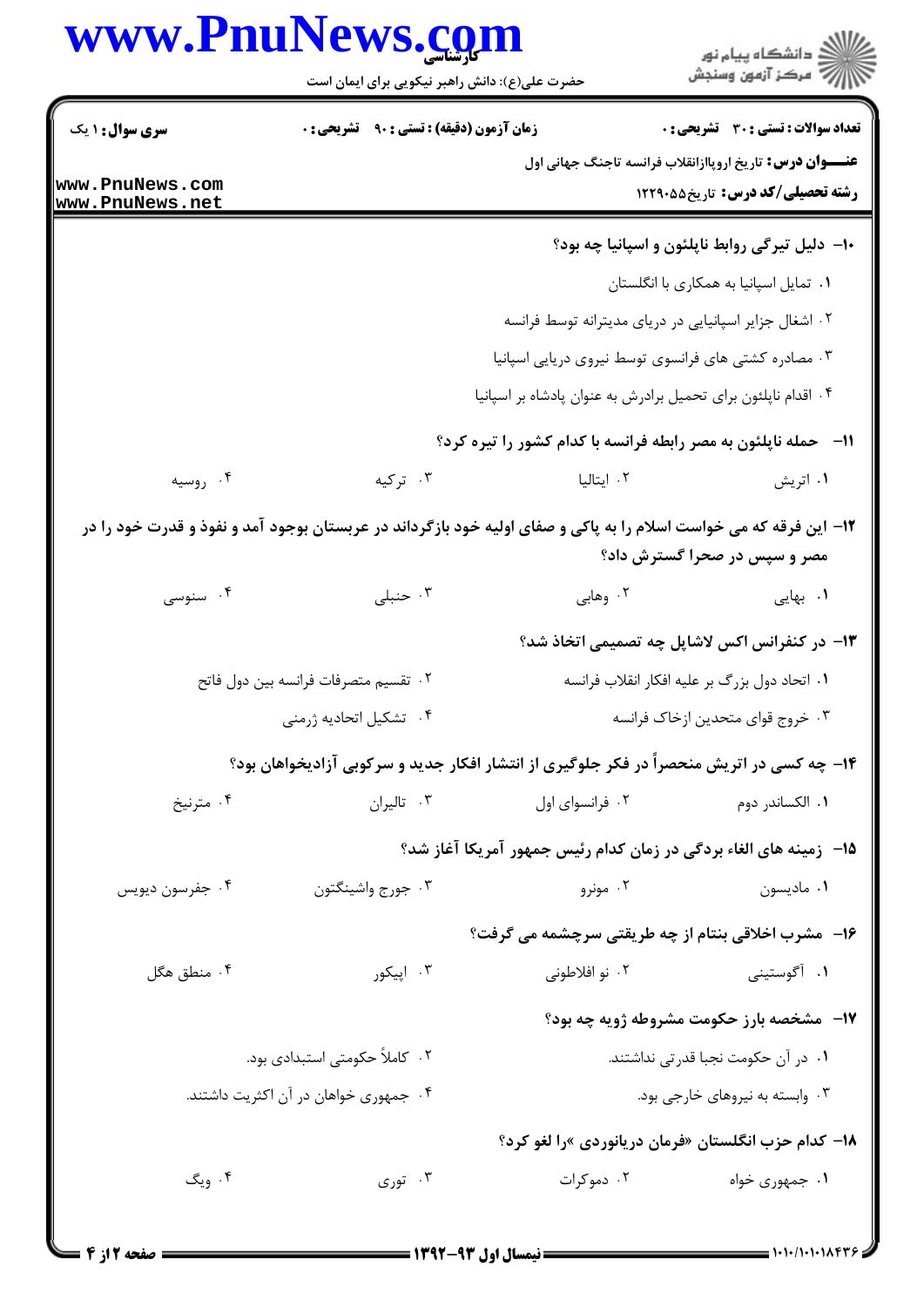|                                    | حضرت علی(ع): دانش راهبر نیکویی برای ایمان است    |                                                                                                                     | ر<br>( دانشگاه پيام نور<br>(7 مرکز آزمون وسنجش                                                            |
|------------------------------------|--------------------------------------------------|---------------------------------------------------------------------------------------------------------------------|-----------------------------------------------------------------------------------------------------------|
| <b>سری سوال : ۱ یک</b>             | <b>زمان آزمون (دقیقه) : تستی : ۹۰ تشریحی : 0</b> |                                                                                                                     | <b>تعداد سوالات : تستی : 30 ٪ تشریحی : 0</b>                                                              |
| www.PnuNews.com<br>www.PnuNews.net |                                                  |                                                                                                                     | <b>عنــــوان درس:</b> تاریخ اروپاازانقلاب فرانسه تاجنگ جهانی اول<br><b>رشته تحصیلی/کد درس:</b> تاریخ55129 |
|                                    |                                                  |                                                                                                                     | 19- چه کسی مولف کتاب «سرمایه» است؟                                                                        |
| ۰۴ انگلس                           | ۰۳ نیچه                                          | ۰۲ کارل مارکس                                                                                                       | ۰۱ ماکس وبر                                                                                               |
|                                    |                                                  | ۲۰– کدامیک از افراد زیر از لحاظ قدرت تخیل و فراوانی آثار، برتر از معاصران خود بود و رئالیسم را با رمانتیسم درآمیخت؟ |                                                                                                           |
| ۰۴ ویکتور هوگو                     | ۰۳ شارلوت برونته                                 | ۰۲ بالزاک                                                                                                           | ۰۱ دیکنز                                                                                                  |
|                                    |                                                  |                                                                                                                     | <b>٢١-</b> لژی تیمیست ها چه کسانی بود؟                                                                    |
|                                    | ۰۲ طرفداران اولاد ارشد خانواده اورلئان           | ٠١ طرفداران اولاد ارشد خانواده بوربون                                                                               |                                                                                                           |
|                                    | ۰۴ اعضای کمون پاریس                              |                                                                                                                     | ۰۳ جمهوری خواهان افراطی                                                                                   |
|                                    |                                                  |                                                                                                                     | <b>۲۲- چه عاملی باعث شروع جنگ کریمه شد؟</b>                                                               |
|                                    | ۰۲ شورش مستعمرات انگلستان                        | ۰۱ توسعه طلبي عثماني در بالكان                                                                                      |                                                                                                           |
|                                    | ۰۴ بروز اختلاف بین روسیه و اتریش در دریای سیاه   | اقدام روسیه برای سرپرستی مسیحیان امپراتوری عثمانی                                                                   | $\cdot$ ۳                                                                                                 |
|                                    |                                                  | <b>۲۳</b> - کدام معاهده به جنگ فرانسه و آلمان در سال ۱۸۷۰م پایان داد؟                                               |                                                                                                           |
| ۰۴ فرانکفورت                       | ۰۳ پاریس                                         | ۰۲ برلن                                                                                                             | ۰۱ وین                                                                                                    |
|                                    |                                                  | <b>۲۴</b> - کدام مسأله در قرن نوزدهم در روابط اجتماعی تغییراتی ایجاد کرد؟                                           |                                                                                                           |
| ۰۴ رشد کمونیسم                     | ۰۳ اعتصاب                                        | ۰۲ مهاجرت                                                                                                           | ۰۱ لغو بردگی                                                                                              |
|                                    |                                                  | ۲۵– بزرگترین موسیقیدانی که در شاعری نیز مهارت قابل ملاحظه ای داشت؟                                                  |                                                                                                           |
| ۰۴ فوستل دوكولانژ                  | ۰۳ هربارت                                        | ۰۲ سن استفون                                                                                                        | ۰۱ ریشارد واگنر                                                                                           |
|                                    |                                                  | ۲۶- سیاست جهاد برای تمدن که بیسمارک آن را آغاز کرده بود، چه اصلاحاتی را در بر می گرفت؟                              |                                                                                                           |
|                                    | ۰۲ اجباری کردن آموزش زنان                        | ٠١ تغيير الفباي ألماني                                                                                              |                                                                                                           |
|                                    | ۰۴ تفکیک علوم در دانشگاه ها و مراکز علمی         |                                                                                                                     | ۰۳ منع روحانیون از دخالت درکار تعلیمات                                                                    |
|                                    |                                                  | <b>۲۷</b> – انقلاب کدام کشور باعث بروز جنگ بین آمریکا و اسپانیا در زمان ریاست جمهوری ماک کینلی شد؟                  |                                                                                                           |
| ۰۴ آرژانتین                        | ۰۳ فیلیپین                                       | ۰۲ مکزیک                                                                                                            | ۰۱ کوبا                                                                                                   |
|                                    |                                                  | ۲۸- او اولین کسی بود که در سال ۱۹۱۱م به قطب جنوب رسید؟                                                              |                                                                                                           |
| ۰۴ آموندسن                         | ۰۳ شاکلتون                                       | ۰۲ شارکو                                                                                                            | ۰۱ اسکات                                                                                                  |